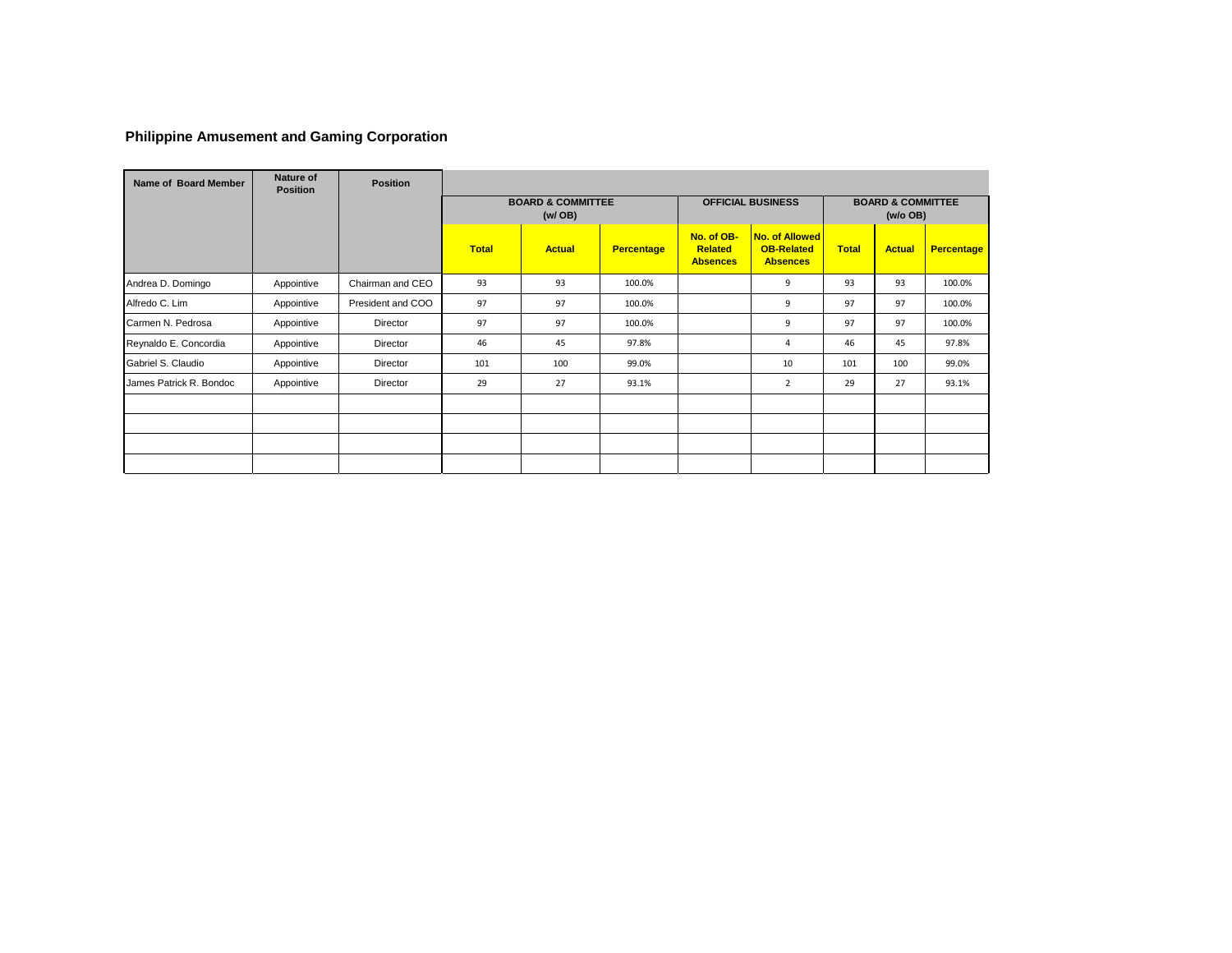# **Philippine Amusement and Gaming Corporation**

| Name of Board Member    | Nature of<br><b>Position</b> | <b>Position</b>   |              | January - December 2020 |            |              |               |                             |                                      |                                                                |                                       |                                                                   |
|-------------------------|------------------------------|-------------------|--------------|-------------------------|------------|--------------|---------------|-----------------------------|--------------------------------------|----------------------------------------------------------------|---------------------------------------|-------------------------------------------------------------------|
|                         |                              |                   |              | <b>BOARD ATTENDANCE</b> |            |              |               | <b>COMMITTEE ATTENDANCE</b> |                                      |                                                                |                                       |                                                                   |
|                         |                              |                   | <b>Total</b> | <b>Actual</b>           | Percentage | <b>Total</b> | <b>Actual</b> | Percentage                  | <b>Executive</b><br><b>Committee</b> | <b>Audit and Risk</b><br><b>Management</b><br><b>Committee</b> | <b>Governance</b><br><b>Committee</b> | <b>Nomination and</b><br><b>Remunerations</b><br><b>Committee</b> |
| Andrea D. Domingo       | Appointive                   | Chairman and CEO  | 48           | 48                      | 100.0%     | 45           | 45            | 100.0%                      | 100.0%                               |                                                                |                                       |                                                                   |
| Alfredo C. Lim          | Appointive                   | President and COO | 48           | 48                      | 100.0%     | 49           | 49            | 100.0%                      | 100.0%                               |                                                                |                                       | 100.0%                                                            |
| Carmen N. Pedrosa       | Appointive                   | Director          | 48           | 48                      | 100.0%     | 49           | 49            | 100.0%                      | 100.0%                               | 100.0%                                                         |                                       |                                                                   |
| Reynaldo E. Concordia   | Appointive                   | Director          | 21           | 21                      | 100.0%     | 25           | 24            | 96.0%                       | 95.5%                                | 100.0%                                                         |                                       | 100.0%                                                            |
| Gabriel S. Claudio      | Appointive                   | Director          | 48           | 48                      | 100.0%     | 53           | 52            | 98.1%                       | 97.8%                                | 100.0%                                                         |                                       | 100.0%                                                            |
| James Patrick R. Bondoc | Appointive                   | Director          | 13           | 13                      | 100.0%     | 16           | 14            | 87.5%                       | 91.7%                                | 100.0%                                                         |                                       | 50.0%                                                             |
|                         |                              |                   |              |                         |            |              |               |                             |                                      |                                                                |                                       |                                                                   |
|                         |                              |                   |              |                         |            |              |               |                             |                                      |                                                                |                                       |                                                                   |
|                         |                              |                   |              |                         |            |              |               |                             |                                      |                                                                |                                       |                                                                   |
|                         |                              |                   |              |                         |            |              |               |                             |                                      |                                                                |                                       |                                                                   |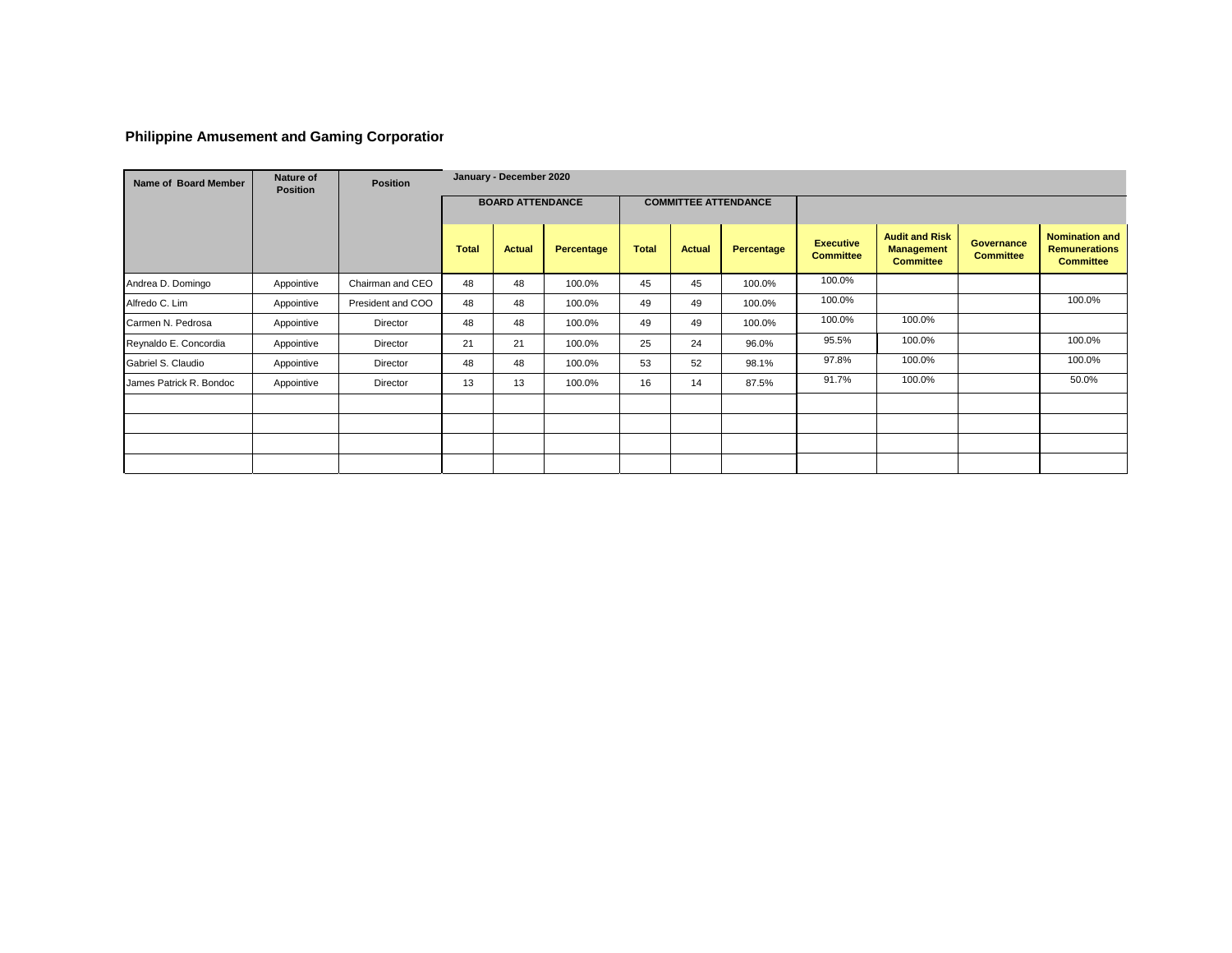#### **Philippine Amusement and Gaming Corporation**

*Attendance Record for the Period January 2021 to June 2021 Legends:* RGL P *RGL - Regular BM SPL - Special BM*

| RGL - Reaular BM<br><b>SPL - Special BM</b> |
|---------------------------------------------|
|                                             |
| NA - Not Applicable                         |
| <b>OB</b> - Official Business               |
|                                             |

# *Governing Board*

| <b>Name of Board Member</b> | <b>Total</b> | Att | OB | %          |            | Date of Board Meeting |            |           |            |            |            |           |        |         |           |            |           |            |         |            |           |
|-----------------------------|--------------|-----|----|------------|------------|-----------------------|------------|-----------|------------|------------|------------|-----------|--------|---------|-----------|------------|-----------|------------|---------|------------|-----------|
|                             |              |     |    | Attendance | <b>RGL</b> | <b>RGL</b>            | <b>RGL</b> | RGL       | <b>RGL</b> | <b>RGL</b> | <b>RGL</b> | RGL       | RGL    | RGL     | RGL       | <b>RGL</b> | RGL       | <b>RGL</b> | RGL     | <b>SPL</b> | RGL       |
|                             |              |     |    |            | 1/6/2      | 1/13/21               | 1/20/21    | 1/28/21   | 2/3/21     | 2/11/21    | 2/17/21    | 2/24/21   | 3/4/21 | 3/11/21 | 3/18/21   | 3/25/21    | 4/8/2     | 4/15/21    | 4/22/2' | 4/29/21    | 5/6/21    |
| Andrea D. Domingo           | 23           | 23  |    | 100.00     |            |                       |            |           |            |            |            |           |        |         |           |            |           |            |         |            |           |
| Alfredo C. Lim              | 23           | 23  |    | 100.00     |            |                       |            |           |            |            |            |           |        |         |           |            |           |            |         |            |           |
| Carmen N. Pedrosa           | 23           | 23  |    | 100.00     |            |                       |            |           |            |            |            |           |        |         |           |            |           |            |         |            |           |
| Reynaldo E. Concordia       | $\Omega$     | 21  |    | 100.00     |            |                       |            |           |            |            |            |           |        |         |           |            |           |            |         |            |           |
| Gabriel S. Claudio          | 23           | 23  |    | 100.00     |            |                       |            |           |            |            |            |           |        |         |           |            |           |            |         |            |           |
| James Patrick R. Bondoc     |              |     |    |            | ΝA         |                       | NA         | <b>NA</b> | <b>NA</b>  | <b>NA</b>  | <b>NA</b>  | <b>NA</b> |        |         | <b>NA</b> | <b>NA</b>  | <b>NA</b> | NA         | NA      | <b>NA</b>  | <b>NA</b> |
| Notes:                      |              |     |    |            |            |                       |            |           |            |            |            |           |        |         |           |            |           |            |         |            |           |

## *Executive Committee*

| <b>Name of Board Member</b> | Total | Att | OB | %          |           | Date of Committee Meeting |        |           |        |        |         |           |        |        |           |         |           |         |         |         |        |
|-----------------------------|-------|-----|----|------------|-----------|---------------------------|--------|-----------|--------|--------|---------|-----------|--------|--------|-----------|---------|-----------|---------|---------|---------|--------|
|                             |       |     |    | Attendance | 1/5/2     | 1/12/21                   | 1/19/2 | 1/26/21   | 2/2/21 | 2/9/21 | 2/16/21 | 2/23/2'   | 3/2/21 | 3/9/21 | 3/16/2'   | 3/23/21 | 4/6/21    | 4/13/21 | 4/20/21 | 4/27/21 | 5/4/21 |
| Andrea D. Domingo           | 24    | 24  |    | 100.00     |           |                           |        |           |        |        |         |           |        |        |           |         |           |         |         |         |        |
| Alfredo C. Lim              | 24    | 24  |    | 100.00     |           |                           |        |           |        |        |         |           |        |        |           |         |           |         |         |         |        |
| Carmen N. Pedrosa           | 24    | -24 |    | 100.00     |           |                           |        |           |        |        |         |           |        |        |           |         |           |         |         |         |        |
| Reynaldo E. Concordia       | 22    | 21  |    | 95.45      |           |                           |        |           |        |        |         |           |        |        |           |         |           |         |         |         |        |
| Gabriel S. Claudio          | 24    | 24  |    | 100.00     |           |                           |        |           |        |        |         |           |        |        |           |         |           |         |         |         |        |
| James Patrick R. Bondoc     |       |     |    |            | <b>NA</b> |                           |        | <b>NA</b> |        |        |         | <b>NA</b> |        |        | <b>NA</b> |         | <b>NA</b> |         |         | NA      | NA     |

*Notes:*

# *Audit and Risk Management Committee*

| Name of Board Member    | Total Att OB |  | $O_{\alpha}$       | Date of Committee Meeting |  |  |  |  |  |  |  |  |
|-------------------------|--------------|--|--------------------|---------------------------|--|--|--|--|--|--|--|--|
|                         |              |  | Attendance 2/16/21 |                           |  |  |  |  |  |  |  |  |
| Gabriel S. Claudio      |              |  | 100.00             |                           |  |  |  |  |  |  |  |  |
| Carmen N. Pedrosa       |              |  | 100.00             |                           |  |  |  |  |  |  |  |  |
| Reynaldo E. Concordia   |              |  | 100.00             |                           |  |  |  |  |  |  |  |  |
| James Patrick R. Bondoc |              |  |                    | <b>NA</b>                 |  |  |  |  |  |  |  |  |

*Notes:*

#### *Governance Committee*

| <b>Name of Board Member</b> | Total Att OB |  | $\mathbf{O}$ | Date of Committee Meeting |  |  |  |  |  |  |  |  |
|-----------------------------|--------------|--|--------------|---------------------------|--|--|--|--|--|--|--|--|
|                             |              |  | Attendance   |                           |  |  |  |  |  |  |  |  |
| Andrea D. Domingo           |              |  |              |                           |  |  |  |  |  |  |  |  |
| Alfredo C. Lim              |              |  |              |                           |  |  |  |  |  |  |  |  |
| Reynaldo E. Concordia       |              |  |              |                           |  |  |  |  |  |  |  |  |
| James Patrick R. Bondoc     |              |  |              |                           |  |  |  |  |  |  |  |  |

*Notes:*

#### *Nomination and Remunerations Committee*

| Name of Board Member    | Total Att I |   | O/2        | Date of Committee Meeting |           |  |  |  |  |  |  |  |  |
|-------------------------|-------------|---|------------|---------------------------|-----------|--|--|--|--|--|--|--|--|
|                         |             |   | Attendance | 3/11/21                   | 4/15/21   |  |  |  |  |  |  |  |  |
| Alfredo C. Lim          |             | - | 100.00     |                           |           |  |  |  |  |  |  |  |  |
| Reynaldo E. Concordia   |             |   | 100.00     |                           |           |  |  |  |  |  |  |  |  |
| Gabriel S. Claudio      |             |   | 100.00     |                           |           |  |  |  |  |  |  |  |  |
| James Patrick R. Bondoc |             |   |            | <b>NA</b>                 | <b>NA</b> |  |  |  |  |  |  |  |  |

*Notes:*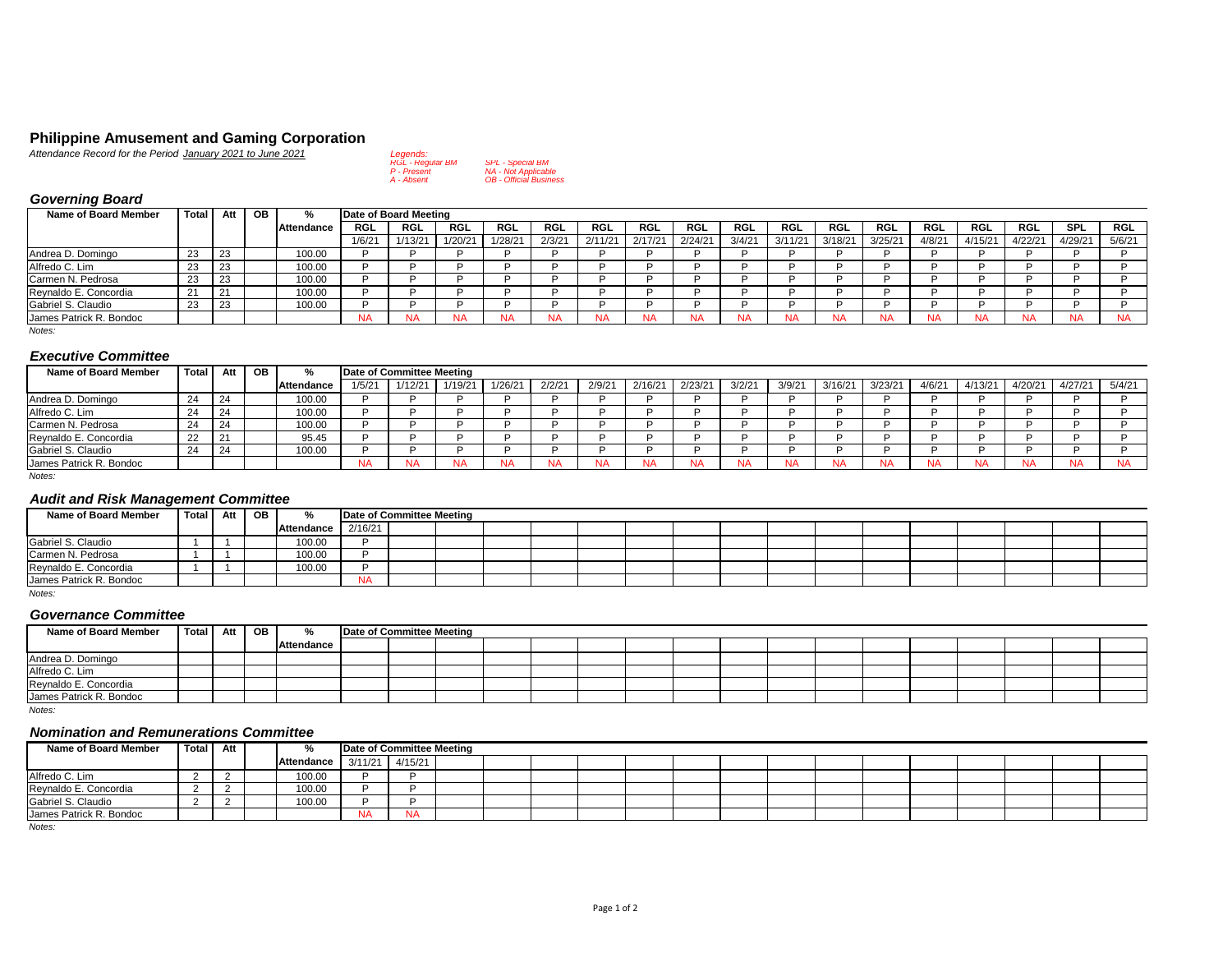#### **Philippine Amusement and Gaming Corporat**

*Attendance Record for the Period January 2021 to June 2021* RGL P

# *Governing Board*

| Name of Board Member    | Total | Att | <b>OB</b> | %          |            |            |            |           |           |         |            |
|-------------------------|-------|-----|-----------|------------|------------|------------|------------|-----------|-----------|---------|------------|
|                         |       |     |           | Attendance | <b>RGL</b> | <b>RGL</b> | <b>RGL</b> | RGL       | RGL       | RGL     | <b>RGL</b> |
|                         |       |     |           |            | 5/12/21    | 5/20/21    | 5/26/21    | 6/3/21    | 6/17/21   | 6/24/21 |            |
| Andrea D. Domingo       | 23    | 23  |           | 100.00     | D          | D          | D          | D         |           | D       |            |
| Alfredo C. Lim          | 23    | 23  |           | 100.00     | D          | D          | D          | D         |           | D       |            |
| Carmen N. Pedrosa       | 23    | 23  |           | 100.00     | D          | D          | D          | D         | ח         | D       |            |
| Revnaldo E. Concordia   | 21    | 21  |           | 100.00     | D          | D          | D          | D         | <b>NA</b> | NA      |            |
| Gabriel S. Claudio      | 23    | 23  |           | 100.00     | D          | D          | D          | D         | ה         | D       |            |
| James Patrick R. Bondoc |       |     |           |            | <b>NA</b>  | <b>NA</b>  | <b>NA</b>  | <b>NA</b> | <b>NA</b> | NA      |            |
| $\cdots$                |       |     |           |            |            |            |            |           |           |         |            |

#### *Notes:*

# *Executive Committee*

| Name of Board Member    | Total | Att | <b>OB</b> | $\frac{9}{6}$ |           |           |           |           |              |           |           |
|-------------------------|-------|-----|-----------|---------------|-----------|-----------|-----------|-----------|--------------|-----------|-----------|
|                         |       |     |           | Attendance    | 5/11/21   | 5/18/21   | 5/25/21   | 6/1/21    | 6/15/21      | 6/22/21   | 6/29/21   |
| Andrea D. Domingo       | 24    | 24  |           | 100.00        | D         | D         | D         | D         | D            | D         | D         |
| Alfredo C. Lim          | 24    | 24  |           | 100.00        | D         | D         | D         | D         | D            | D         | D         |
| Carmen N. Pedrosa       | 24    | 24  |           | 100.00        | D         | D         | D         | D         | D            | D         |           |
| Revnaldo E. Concordia   | 22    | 21  |           | 95.45         | D         | D         | D         | D         | $\mathsf{A}$ | <b>NA</b> | <b>NA</b> |
| Gabriel S. Claudio      | 24    | 24  |           | 100.00        | D         | D         | D         | D         | D            | D         | D         |
| James Patrick R. Bondoc |       |     |           |               | <b>NA</b> | <b>NA</b> | <b>NA</b> | <b>NA</b> | <b>NA</b>    | <b>NA</b> | <b>NA</b> |

*Notes:*

## *Audit and Risk Management Committee*

| Name of Board Member    | Total I | Att | OВ | %          |  |  |  |  |
|-------------------------|---------|-----|----|------------|--|--|--|--|
|                         |         |     |    | Attendance |  |  |  |  |
| Gabriel S. Claudio      |         |     |    | 100.00     |  |  |  |  |
| Carmen N. Pedrosa       |         |     |    | 100.00     |  |  |  |  |
| Revnaldo E. Concordia   |         |     |    | 100.00     |  |  |  |  |
| James Patrick R. Bondoc |         |     |    |            |  |  |  |  |

*Notes:*

#### *Governance Committee*

| Name of Board Member    | Total I | Att | <b>OB</b> | %          |  |  |  |  |
|-------------------------|---------|-----|-----------|------------|--|--|--|--|
|                         |         |     |           | Attendance |  |  |  |  |
| Andrea D. Domingo       |         |     |           |            |  |  |  |  |
| Alfredo C. Lim          |         |     |           |            |  |  |  |  |
| Revnaldo E. Concordia   |         |     |           |            |  |  |  |  |
| James Patrick R. Bondoc |         |     |           |            |  |  |  |  |

*Notes:*

#### *Nomination and Remunerations Committee*

| Name of Board Member    | Total | Att | %          |  |  |  |  |
|-------------------------|-------|-----|------------|--|--|--|--|
|                         |       |     | Attendance |  |  |  |  |
| Alfredo C. Lim          |       |     | 100.00     |  |  |  |  |
| Reynaldo E. Concordia   |       |     | 100.00     |  |  |  |  |
| Gabriel S. Claudio      |       |     | 100.00     |  |  |  |  |
| James Patrick R. Bondoc |       |     |            |  |  |  |  |

*Notes:*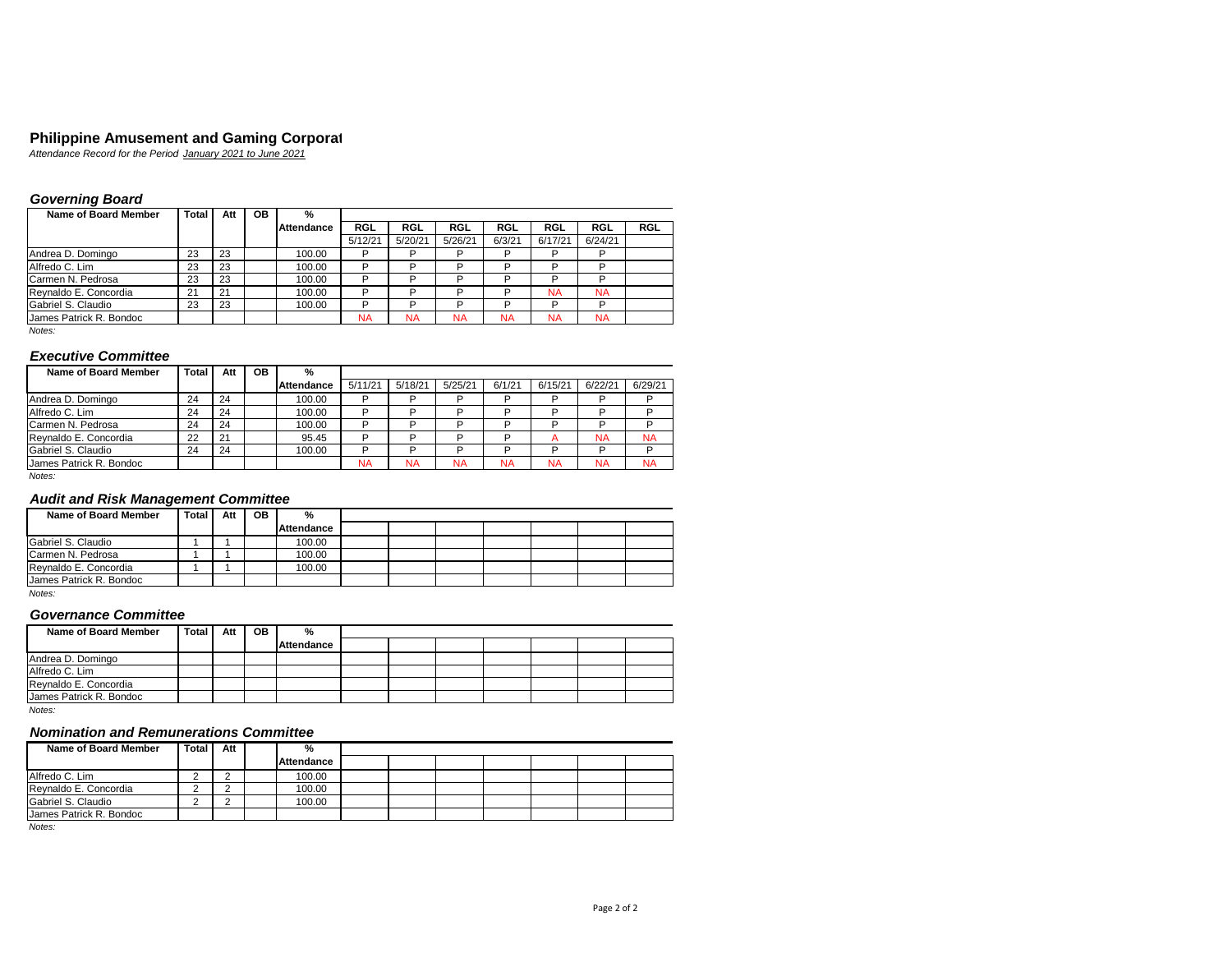# **Philippine Amusement and Gaming Corporation**<br> *Attendance Record for the Period July 2021 to December 2021 Legends:*<br> *RGL - Regular BM SPL - Special BM*

| <i>V21 to December 2021</i> | Leaenas:                |                               |
|-----------------------------|-------------------------|-------------------------------|
|                             | <b>RGL - Regular BM</b> | <b>SPL - Special BM</b>       |
|                             | P - Present             | <b>NA - Not Applicable</b>    |
|                             | A - Absent              | <b>OB</b> - Official Business |
|                             |                         |                               |

# *Governing Board*

| Name of Board Member                            | <b>Total</b> | Att              | <b>OB</b> | %            | Date of Board Meeting |       |            |            |           |         |        |         |           |            |        |           |            |           |            |
|-------------------------------------------------|--------------|------------------|-----------|--------------|-----------------------|-------|------------|------------|-----------|---------|--------|---------|-----------|------------|--------|-----------|------------|-----------|------------|
|                                                 |              |                  |           | Attendance I | RGL                   | RGL   | <b>SPL</b> | <b>RGL</b> | RGL       | RGL     | RGL    | RGL     | RGL       | <b>RGL</b> | RGL    | RGL       | <b>RGL</b> | RGL       | <b>RGL</b> |
|                                                 |              |                  |           |              | 7/1/21                | 7/8/2 | 7/14/21    | 7/22/21    | 7/25/21   | 7/29/21 | 8/5/21 | 8/12/21 | 8/18/21   | 8/268/1    | 9/2/21 | 9/9/21    | 9/16/21    | 9/23/21   | 9/30/21    |
| Andrea D. Domingo                               | 25           | 25               |           | 100.00       |                       |       |            |            |           |         |        |         |           |            |        |           |            |           |            |
| Alfredo C. Lim                                  | -25          | 25               |           | 100.00       |                       |       |            |            |           |         |        |         |           |            |        |           |            |           |            |
| Carmen N. Pedrosa                               | 25           | 25               |           | 100.00       |                       |       |            |            |           |         |        |         |           |            |        |           |            |           |            |
| Reynaldo E. Concordia                           |              |                  |           |              | <b>NA</b>             |       | <b>NA</b>  | <b>NA</b>  | <b>NA</b> | NΑ      |        | NA      | <b>NA</b> |            |        | <b>NA</b> | <b>NA</b>  | <b>NA</b> |            |
| Gabriel S. Claudio                              | 25           | 25               |           | 100.00       |                       |       |            |            |           |         |        |         |           |            |        |           | ה          |           |            |
| James Patrick R. Bondoc<br>$\sim$ $\sim$ $\sim$ |              | $\sqrt{2}$<br>10 |           | 100.00       | <b>NA</b>             |       | <b>NA</b>  | <b>NA</b>  |           |         |        | NA      | <b>NA</b> |            |        | <b>NA</b> | n.         |           |            |

*Notes:*

#### *Executive Committee*

| _______________________ |              |     |      |                   |                           |        |         |           |        |         |           |           |        |         |           |           |           |          |         |
|-------------------------|--------------|-----|------|-------------------|---------------------------|--------|---------|-----------|--------|---------|-----------|-----------|--------|---------|-----------|-----------|-----------|----------|---------|
| Name of Board Member    | <b>Total</b> | Att | OB I | ℀                 | Date of Committee Meeting |        |         |           |        |         |           |           |        |         |           |           |           |          |         |
|                         |              |     |      | <b>Attendance</b> | 7/6/21                    | 7/13/2 | 7/27/21 | 8/3/21    | 8/10/2 | 8/17/21 | 8/24/21   | 8/21/21   | 9/7/21 | 9/14/21 | 9/21/21   | 9/28/2    | 10/19/21  | 10/26/21 | 11/4/21 |
| Andrea D. Domingo       |              | 21  |      | 100.00            |                           |        |         |           |        |         |           |           |        |         |           |           |           |          |         |
| Alfredo C. Lim          |              | 21  |      | 100.00            |                           |        |         |           |        |         |           |           |        |         |           |           |           |          |         |
| Carmen N. Pedrosa       | 21           | 21  |      | 100.00            |                           |        |         |           |        |         |           |           |        |         |           |           |           |          |         |
| Reynaldo E. Concordia   |              |     |      |                   | NA                        | NA     | NA      | <b>NA</b> |        | NA      | <b>NA</b> | <b>NA</b> | NA     |         | <b>NA</b> | <b>NA</b> | <b>NA</b> |          |         |
| Gabriel S. Claudio      |              | 20  |      | 95.24             |                           |        |         |           |        |         |           |           |        |         |           |           |           |          |         |
| James Patrick R. Bondoc | - 1          |     |      | 91.67             | NA                        | NA     | NA      | NA        |        | NA      | NA        | NA        | NA     |         |           |           |           |          |         |

*Notes:*

## *Audit and Risk Management Committee*

| Name of Board Member    | Total Att OB |  | %          | Date of Committee Meeting |           |           |  |  |  |  |  |  |
|-------------------------|--------------|--|------------|---------------------------|-----------|-----------|--|--|--|--|--|--|
|                         |              |  | Attendance | 7/13/21                   | 9/29/21   | 12/2/21   |  |  |  |  |  |  |
| Gabriel S. Claudio      |              |  | 100.00     |                           |           |           |  |  |  |  |  |  |
| Carmen N. Pedrosa       |              |  | 100.00     |                           |           |           |  |  |  |  |  |  |
| Reynaldo E. Concordia   |              |  |            | <b>NA</b>                 | <b>NA</b> | <b>NA</b> |  |  |  |  |  |  |
| James Patrick R. Bondoc |              |  | 100.00     | <b>NA</b>                 |           |           |  |  |  |  |  |  |
|                         |              |  |            |                           |           |           |  |  |  |  |  |  |

*Notes:*

#### *Governance Committee*

| Name of Board Member    | Total Att OB |  | %                 | Date of Committee Meeting |  |  |  |  |  |  |  |
|-------------------------|--------------|--|-------------------|---------------------------|--|--|--|--|--|--|--|
|                         |              |  | <b>Attendance</b> |                           |  |  |  |  |  |  |  |
| Andrea D. Domingo       |              |  |                   |                           |  |  |  |  |  |  |  |
| Alfredo C. Lim          |              |  |                   |                           |  |  |  |  |  |  |  |
| Reynaldo E. Concordia   |              |  |                   |                           |  |  |  |  |  |  |  |
| James Patrick R. Bondoc |              |  |                   |                           |  |  |  |  |  |  |  |
|                         |              |  |                   |                           |  |  |  |  |  |  |  |

*Notes:*

#### *Nomination and Remunerations Committee*

| Name of Board Member    | Total Att |  |                              | Date of Committee Meeting |           |  |  |  |  |  |  |  |
|-------------------------|-----------|--|------------------------------|---------------------------|-----------|--|--|--|--|--|--|--|
|                         |           |  | Attendance 09/21/21 11/18/21 |                           |           |  |  |  |  |  |  |  |
| Alfredo C. Lim          |           |  | 100.00                       |                           |           |  |  |  |  |  |  |  |
| Reynaldo E. Concordia   |           |  |                              | NA                        | <b>NA</b> |  |  |  |  |  |  |  |
| Gabriel S. Claudio      |           |  | 100.00                       |                           |           |  |  |  |  |  |  |  |
| James Patrick R. Bondoc |           |  | 50.00                        |                           |           |  |  |  |  |  |  |  |